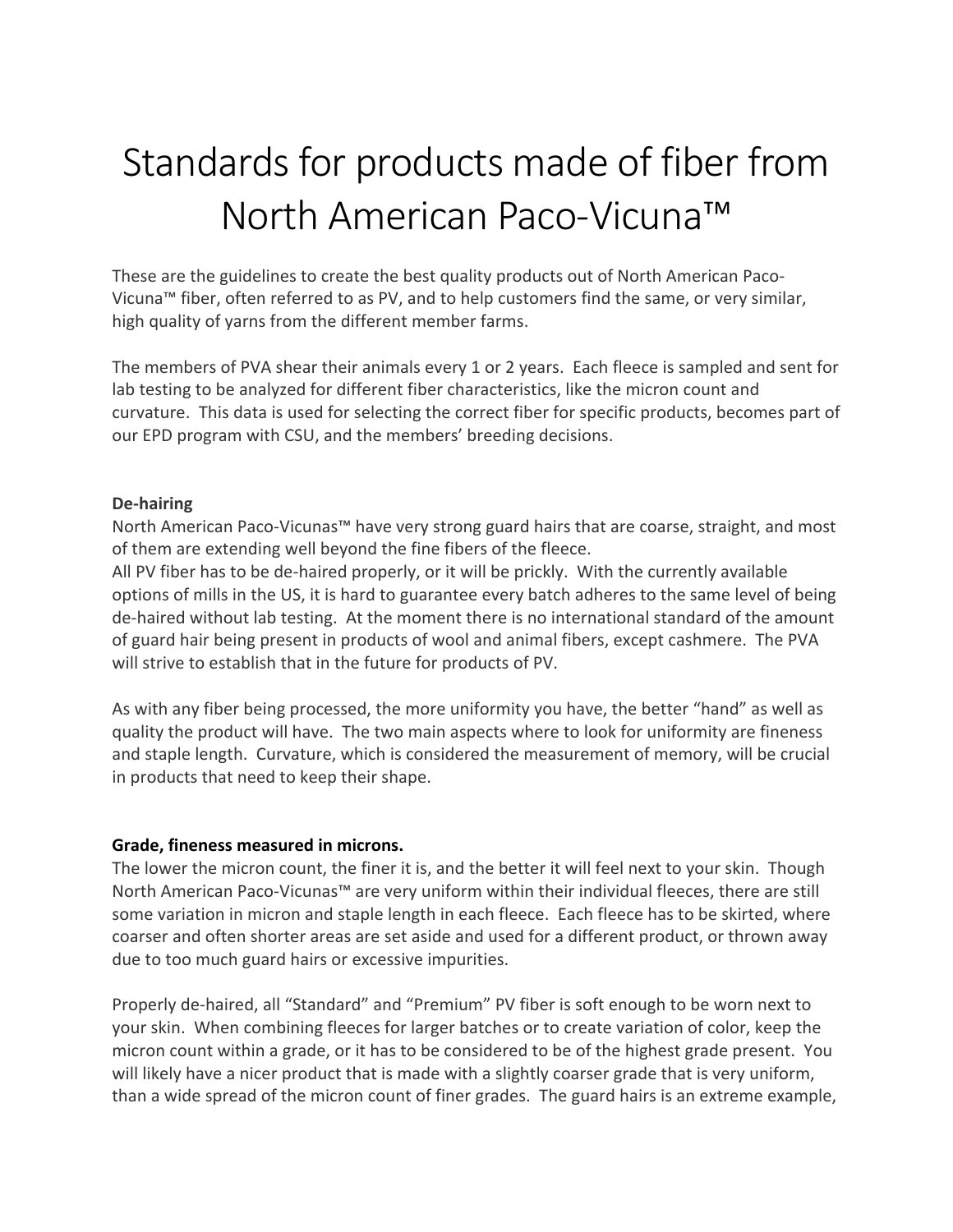but our skin is able to notice rather subtle differences, which is the basis for textile producers creating a grading system.

Obviously, when the micron is very fine, the fiber will not withstand a lot of abrasion. Choose the low microns for next-to-skin and low wear and tear items. "Standard" grade PV fiber, as mentioned above, is still soft enough to enjoy it next to your skin, but also withstands slightly more wear and tear.

The way PVA defines the grades:

"Premium" PV grades

- 000 11-12.99 microns
- 00 13-14.99 microns
- 0 15-16.99 microns

"Standard" PV grades

- 1 17-19.99 Microns
- 2 20-22.99 microns

PV 

3 23 microns and over

## **Staple, the length (and strength) of the fibers.**

Uniformity in the micron count creates the soft and smooth "hand" of the product. Uniformity of staple length helps to create a stronger yarn, as shorter fibers tend to be the ones that migrate and shed, or pill. Longer and uniform staple will have the least problem with this. We suggest not using shorter staple than 1.5" for yarns, as it takes special equipment or a skilled hand spinner to make it into a usable yarn. Even so, it is a yarn that is not suited for products that experience a fair amount of abrasion. If you process at a mill, each mill has different requirements based on their equipment set-up and skill set. As an example, for lace weight yarns most mills ask for a minimum of 3" staple.

When a fleece is evaluated to determine its use, it is also imperative to check for possible fiber break or tenderness. No matter how attentive a farmer is in their animal husbandry, sometimes a fleece will have weakness in a specific spot, or all along the staple. Pull a small lock in the size of a pencil, and pull it from both ends with the force you would do to pull somebody's hair to cause pain. A fiber break is usually at the same spot on the staple throughout the fleece. Tenderness usually occurs along the entire staple, not to be confused with lack of strength in super low micron count, or tender cria tips. The fiber that is on the animal when born has been exposed to amniotic fluid, which makes the tips on a cria fleece tender. This portion will likely break off, some during processing and the rest causing pilling and weak spots in the finished product. Farmers producing fiber for commercial high-end use do "cria tipping", where the crias fleece is shorn 2-4 weeks after birth. Care has to be taken to make sure the dam does not reject the cria in that process. Some manufacturers will reject cria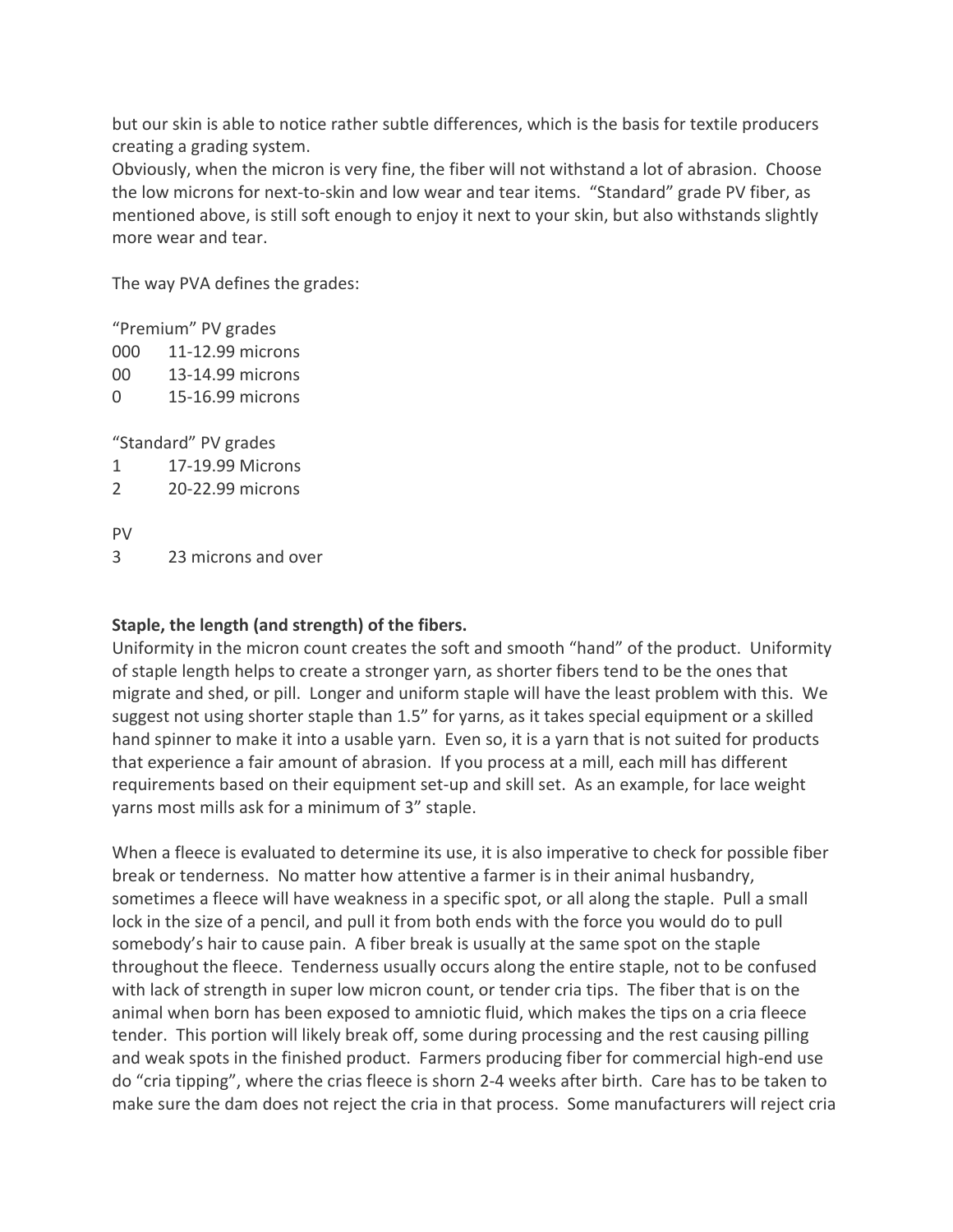fleeces due to tender tips and fleeces that are tender, or have fiber break, as the end product is inferior. They can also clog up the machines or will break during the spinning process, which makes some mills reject them.

Hand processing is much gentler on the fiber. A hand spinner or textile artist may be willing to go through the extra effort, depending on how severe the issue is and what project they have in mind. 

Felting is a good option for fiber that is too short to spin, or has a fiber break.

The basic rule of thumb is: "The shorter the staple, the less of a variation can be present to create a durable yarn." Always check with the mill beforehand what their parameters are for the yarn that you want to have spun, and the end product you want to create. Below is a suggested way of combining staple lengths for PV. (1-1.5" For special equipment or skilled hand spinner) 1.5-3" Traditional "woolen" or "semi worsted" spun yarns. 2.5-4"+ Lace weight, though mills may ask for 3" minimum.

#### **Blending**

PV fiber has more memory than alpaca and does not need to be blended with sheep's wool or other high memory fiber to keep a garment from sagging. If you are blending it for other reasons, keep in mind both the micron and staple guide lines as well as the character of the other fiber(s). In situations of a larger than suggested variance of staple, set the twist for the shorter fiber to minimize the shedding and pilling. Different types of fibers have different strengths. Silk, for example, is very strong and according to some experts, when blended, it will eventually cut through softer fibers from the rubbing against each other while wearing it. This would shorten the time before an item starts to shed and pill.

#### Labeling your products

Yarn, roving, bats and products made of PV, and other animal fibers, are covered by the Labeling Requirements of Textile and Wool Acts enforced by Federal Trade Commission, to state fiber content, country of origin, manufacturer or other business responsible for marketing or handling them. Clothing requires care labels as well.

## Grade:

Paco-Vicuna Association (PVA) asks its members to include grade and/or micron on their labels, stating the highest grade present.

Suggested is to include staple length.

## Fiber content:

To label any fiber as North American Paco-Vicuna™, it has to come from a North American Paco-Vicuna™ animal owned by a member of the PVA. At this point, only animals whose